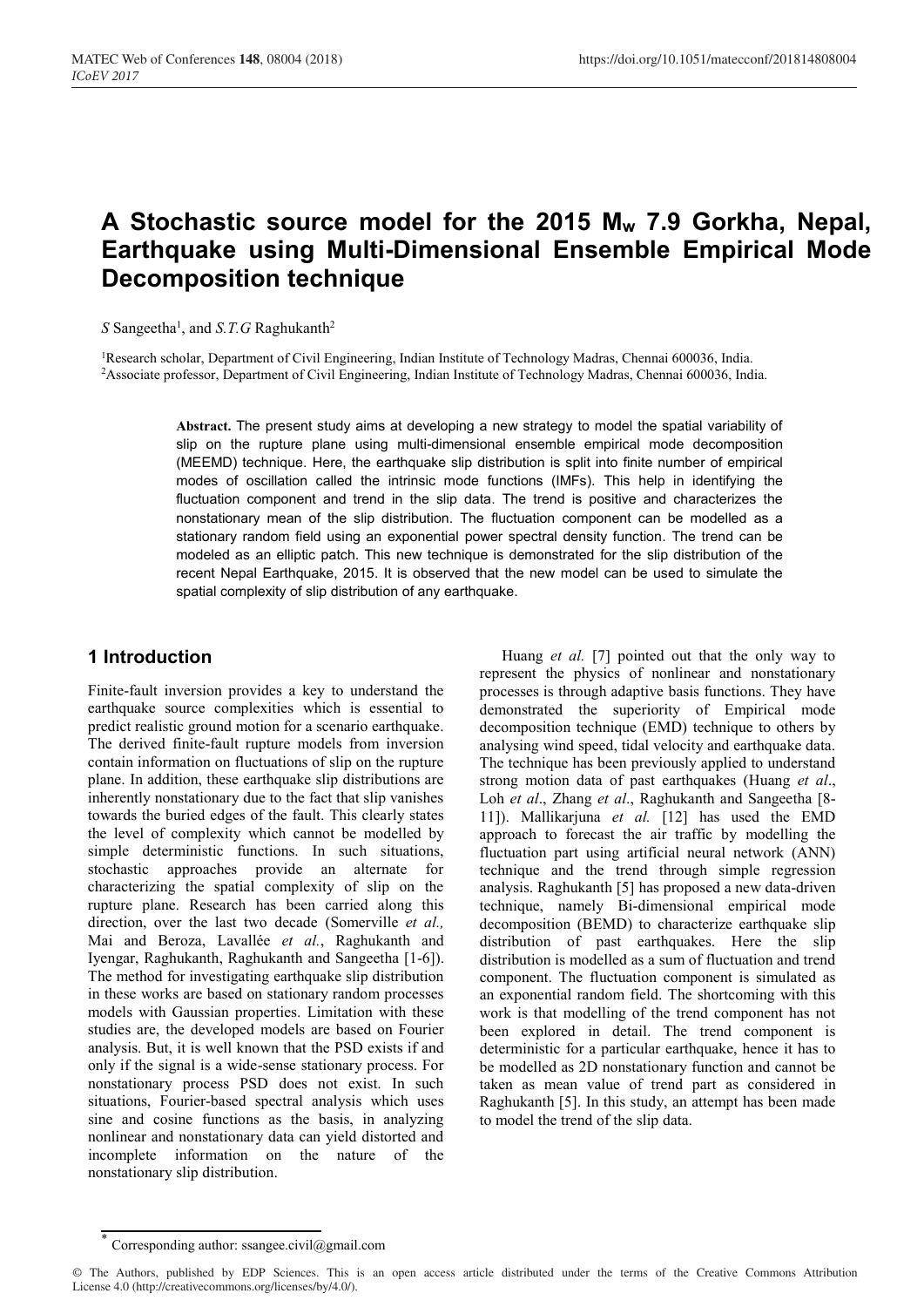## **2 Source model of Nepal earthquake, 2015**

The  $25<sup>th</sup>$  April 2015 (M<sub>w</sub> 7.9) earthquake triggered many broadband instruments across the globe. Researchers have reported this event as the largest to have occurred in the Nepal region in the last eight decade. A multitude of inversion studies have been carried out (Hayes *et al*., Yagi and Okuwaki, Lay *et al.*, Tung and Masterlark, Yue *et al.*, Zhang *et al.*, McNamara *et al.*, [13-19]) using seismological (teleseismic and strong motion) and geodetic (high-rate GPS, static GPS, InSAR,ALOS-2) observations of both the mainshock and its largest aftershock. Nevertheless, we restrict our study to the modelling and analysis of finite fault slip model proposed by Yagi and Okuwaki [14] (see Figure 1). The source model indicates a north dipping low-angled thrust fault in MCT with strike/dip/rake angle of 285/10/58.6. It can also be observed from the figure that the rupture extends about 160km along the strike and 88km along the dip direction with an average rupture velocity of 3km/s. A maximum slip of about 7.5m is concentrated at a radial distance of 50km to the east of epicentre (28.147 °N lat, 84.708°E long). The total seismic moment is 9.1  $\times$  10<sup>20</sup> Nm corresponding to M<sub>w</sub> 7.9. The focal depth and depth to the top of fault are 15km and 4.58km respectively. The hypocentre of the event is located at a distance of 140 and 60km along the strike and dip directions, respectively. Rise time, which is defined as the time taken by each subfault to rupture completely is 0.8s while the source duration is 50s. The entire rectangular fault in divided into 220 subfaults of size 8km x 8km.



Fig.1. Finite fault slip distribution of the 25<sup>th</sup> April 2015 Gorkha, Nepal Earthquake

## **3 MEEMD**

The present study introduces an advanced adaptive data analysis technique, namely the multi-dimensional ensemble empirical mode decomposition (Wu et al., [20]) technique, to analysis the spatial variability of the earthquake slips. This MEEMD method has been formulated based on the EMD (Huang [7]) and its more robust version EEMD (Huang and Wu, Wu and Huang [21-22]). In the EMD approach 1-D data,  $X(t)$  is decomposed into finite (n) modes of oscillation with certain frequencies called the intrinsic mode functions, IMFs such that

$$
X(t) = \sum_{j=1}^{n} IMF_j + R_n(t)
$$
 (1)

where  $R_n(t)$  represents the residue of data which can either be a trend (monotonic function with one maxima) or a constant value. The EMD/EEMD approach finds its application in the recently developed MEEMD method. The theory behind MEEMD is to visualize a multidimensional dataset as a combination of data in each dimension, which is followed by the application of EEMD to slices of data in each and every dimension and finally reconstructed by combining components of similar scale along each dimension.



**Fig.2.** Schematics of MEEMD

A schematic flowchart explaining the MEEMD method for a two-dimensional spatial data such as earthquake slip distribution  $f(x, y)$  is shown in figure 2. To start with, we assume the 2-D slip data of Nepal earthquake,  $f(x, y)$  as a set of 1-D slices in x-direction (i.e. along the strike). Now, each 1-D slice is decomposed using EEMD resulting in a 2-D pseudo IMF like component  $g(x, y)$ . This new 2-D data is further decomposed, but this time, the data is considered as a set of 1-D slices in y-direction (i.e. down dip direction) at each location along the x-direction. These 1-D slices of  $g(x, y)$  upon EEMD decomposition results in collection of 2-D components of similar scales namely  $h(x, y)$ . The derived 2-D components are further combined into a reduced set of final IMF components based on the minimal scale combination principle.

#### **3.1 Intrinsic Mode Function**

The slip distribution of Nepal earthquake has been decomposed into three dynamic IMFs each evolving around a specific frequency. With the help of these extracted IMFs, one can reconstruct the original slip data as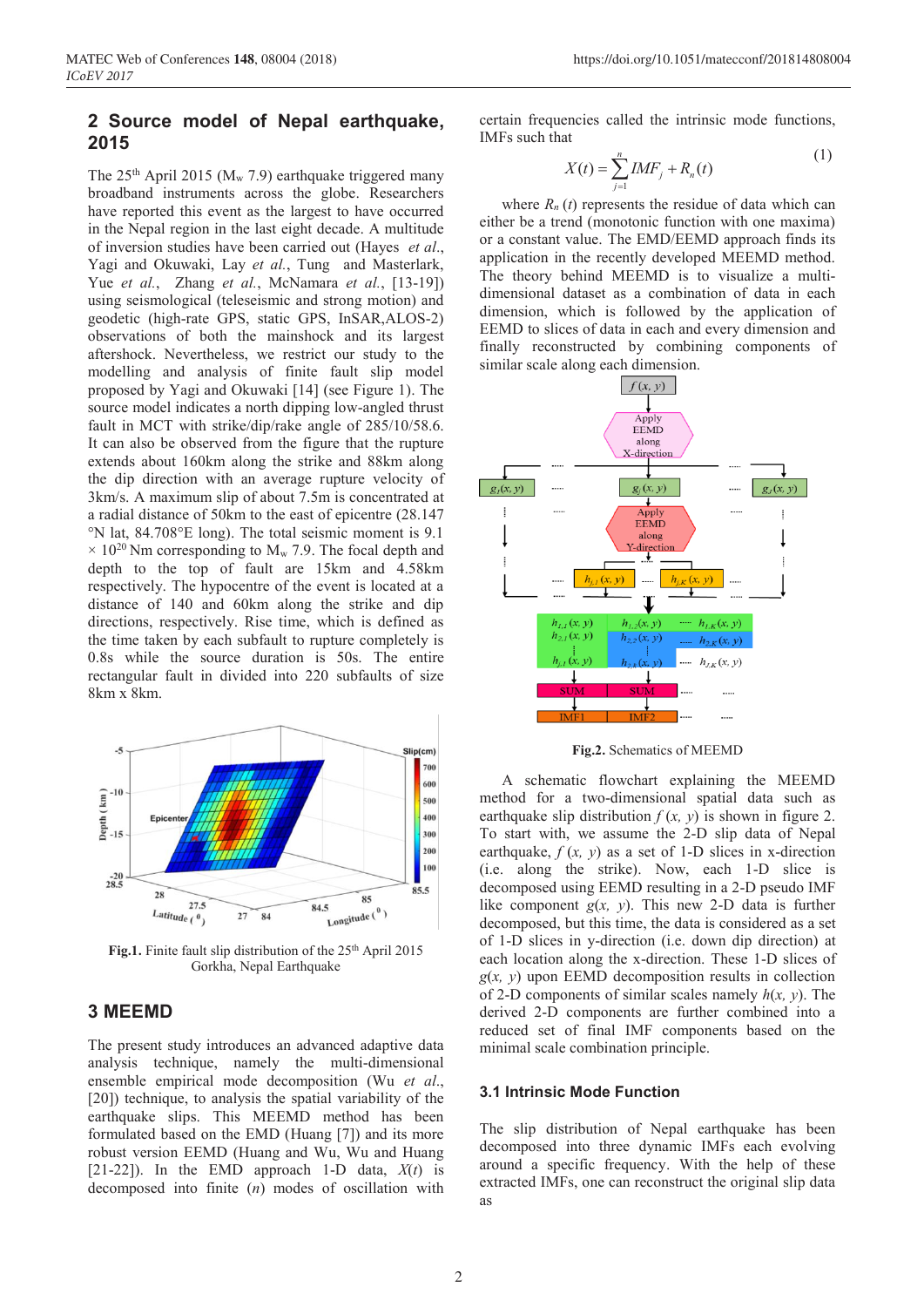$$
f(x, y) = \sum_{j=1}^{n} IMF_j(x, y) + R(x, y)
$$
 (2)

 $R(x, y)$  in equation (2) refers to the residue of the slip data which is similar to  $R(t)$  in equation (1). Figure 3 depicts the extracted IMFs along with the residue and slip data. A closer look at the IMFs in figure shows that the number of extremas decreases with increasing hierarchy of IMFs. The statistics of these IMFs are presented in Table 1. The 5x5 correlation matrix clearly shows that there exists a strong correlation between data and IMFs.

Table1. Correlation matrix of IMFs of slip data.

|                  | Data  | IMF1  | IMF <sub>2</sub> | IMF3  | Trend    |
|------------------|-------|-------|------------------|-------|----------|
| Data             | 1.000 | 0.200 | 0.635            | 0.880 | 0.900    |
| IMF1             |       | 1.000 | 0.261            | 0.025 | $-0.116$ |
| IMF <sub>2</sub> |       |       | 1.000            | 0.699 | 0.294    |
| IMF3             |       |       |                  | 1.000 | 0.768    |
| Trend            |       |       |                  |       | 1.000    |



**Fig. 3.** IMFs and residue of 25th April 2015 Gorkha, Nepal Earthquake

From figure 3, it can also be observed that the residue of the data is positive and slowly varies about the long term average. One may interpret this as a nonstationary component about which the spatial variability of the slip oscillates. This residual component which represents trend of the slip data (as in equation 3) has the highest percentage variance of 74.5% and exhibits the highest correlation of 0.9. On the other hand the fluctuation component of slip which is defined as the summation of all IMFs (as in equation 4) exhibits a percent variance of 25.5%.

$$
\text{Trend: } D_T(x, y) = R(x, y) \tag{3}
$$

Fluctuation: 
$$
D_F(x, y) = \sum_{j=1}^{n} IMF_j(x, y)
$$
 (4)

This statistical measure indicates the relative contribution of each component (fluctuation and trend) to the data. It is clearly observed that the fluctuation component characterizes the small scale variability in the

data. Contour maps of both these components for the Nepal earthquake are shown in figure 4.



**Fig.4.** Fluctuation and trend of the slip field shown in figure 1.

The fluctuation component is oscillatory and can be modelled as a random filed. In the second-order analysis, variation of random field at two different locations is characterized either in space by an auto-correlation function (ACF) or in the wave number domain by a power spectral density (PSD). Power spectral density of the slip field and fluctuation are shown in figure 5. Here, the wavenumber ranges between  $-\pi/dx$  to  $\pi/dx$ . The spatial frequency content of the fluctuation component is found to be  $0-0.2$  km<sup>-1</sup>



Fig.5. PSD of the slip field and fluctuation component

The article presents a new strategy wherein, one can attempt modelling the slip distribution as a function of fluctuation and trend component instead of modelling the entire slip which is highly erratic.

## **4 Modelling the fluctuation component**

The fluctuation component of the Nepal earthquake as seen in figure 4 is highly complex or random. This erratic nature of the fluctuation component  $(D_F)$  can be associated with the randomness observed in ground motion records. The spatial variability of this component can only be modelled as a stationary random field. Assuming the fluctuation component as ergodic, twodimensional PSD  $[D_F(\kappa_x, \kappa_y)]$  is obtained from the slip distribution as

$$
D_F(\kappa_x, \kappa_y) = |\int_{-\infty}^{\infty} \int_{-\infty}^{\infty} D_F(x, y) e^{-i\kappa_x x - i\kappa_y y} dx dy|^2
$$
 (5)

where  $\kappa_x$  and  $\kappa_y$  are the spatial wave numbers along the along the strike and dip direction respectively. In the present study, we adopt an exponential random field model to characterize the fluctuation component and is defined as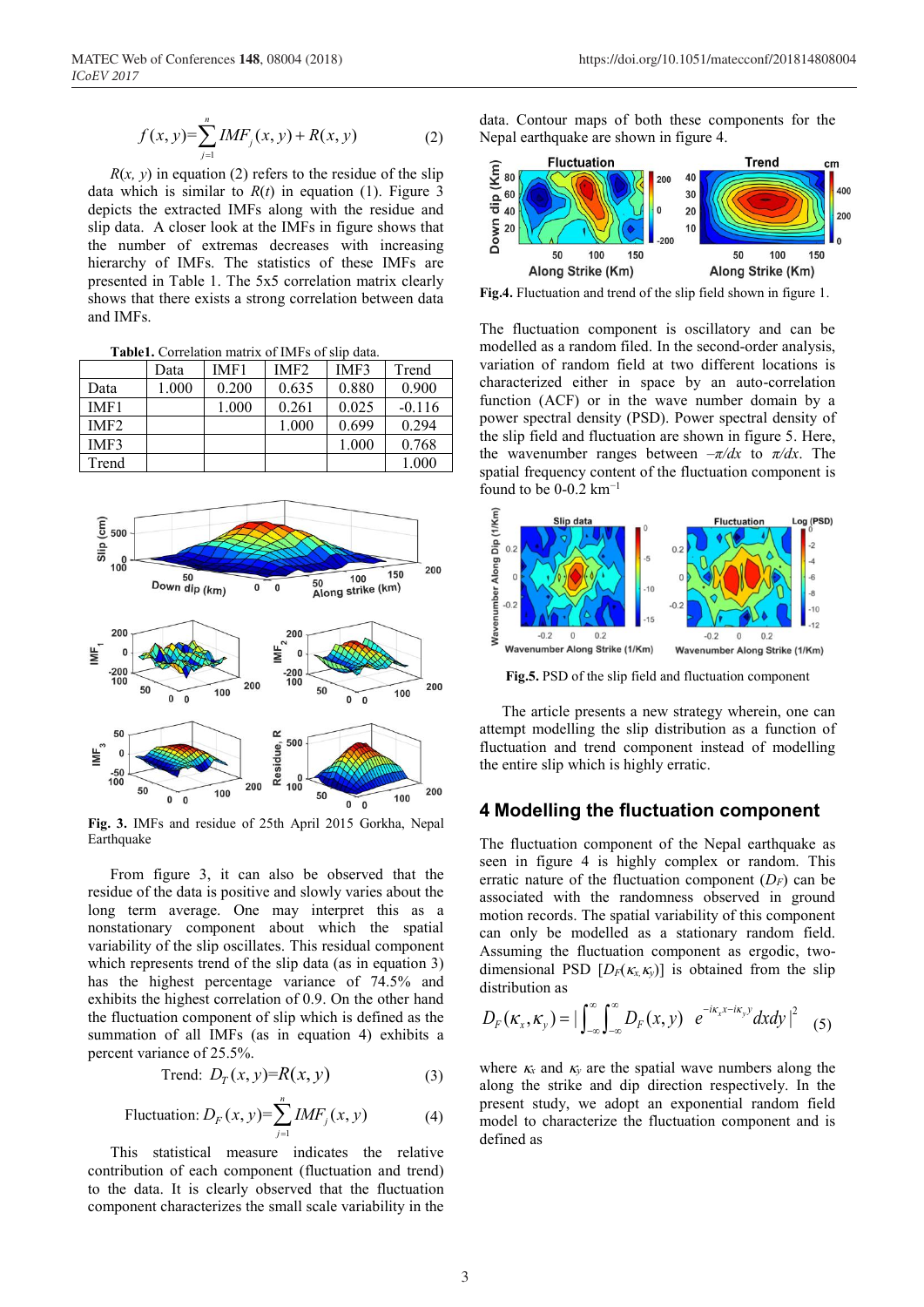$$
S(\kappa_x, \kappa_y) = \frac{a_x a_y}{(1 + k^2)^{3/2}}
$$
 (6)

where  $k = (a_x^2 k_x^2 + a_y^2 k_y^2)^{0.5}$ ,  $a_x$  and  $a_y$  denote the correlation length along strike and dip direction respectively. The correlation lengths, *ax* and *ay* are estimated by minimizing mean square error between the PSD of slip data and PSD computed for the random field model in Equations (6). The deduced correlation length for the Nepal earthquake is estimated as  $a_x=10$  and  $a<sub>v</sub>=15$ . In Figure 6, the fitted 1D exponential PSD at cross-section  $k_y = 0$  and  $k_x = 0$  is shown along with the PSD of the data. The best-fit correlation measures are also shown in the same figure for Nepal earthquake, 2015. It can be observed from the figure that the misfit associated with exponential function is negligible. Hence, it can be concluded that the preferred model that is most consistent with the data and which characterizes the complexities of the fluctuation component follows an exponential PSD.



**Fig. 6.** PSD at the cross sections  $k_y = 0$  and  $k_x = 0$  for the fluctuation component of Nepal event shown in figure 5.

### **5 Modelling the trend component**

The trend represents a positive mean value of the slip field. This nonstationary characteristic of the trend can be modelled by fitting a simple deterministic function. In this study a single elliptic patch model is used to model the trend component. This method has been previously used by Vallée and Bouchon [23] to model entire slip data. In the present, we apply the same technique but, instead of modelling the entire slip data, we try to model only the trend component.

#### **5.1 Single elliptic patch model**

As a first step, we estimate the effective rupture area of the trend based on 5%-95% Husid plot which turns out to be 128 x 68 sq. km. This effective rupture patch is shown in figure 7 as a black rectangle. Now, we model this effective rupture area as a single elliptic patch with a constant rise time constant, *dk* and rupture velocity, *Vr.* The precise parameterization of trend component of slip is detailed in Figure 8. A sum of 8 parameters are required to describe this rupture patch. This includes

- *D* -Spatially varying slip distribution of trend
- *Vr* Rupture velocity
- $d_k$  Rise time
- *a, b* Geometry of the elliptic patch
- $D_x, D_z$  -Shift of the patch centre from the hypocentre of the event

*α* -Orientation of the ellipse



**Fig.8.** Parameterization for trend modelling of the Nepal earthquake

The parameters a and b are estimated to be 64 km and 34 km respectively. Values of  $V_r$ ,  $d_k$ ,  $D_x$  and  $D_z$  are mentioned in section 2. The orientation of the ellipse, *α* in taken as 0° as seen in figure 8 for Nepal event. The elliptical perimeter of ellipse is then defined as a collection of points  $P_{e,i}$  ( $i=1,2,3...m$ ) and the nucleation point  $P_n(x_n, y_n)$  is given in fault-plane coordinates with origin at the centre of the rupture patch. Now, the slip distribution of the trend,  $D(r)$  along line *i* from  $P_n$  to each point  $P_{e,i}$  ( $x_{e,i}$ ,  $y_{e,i}$ ) on the perimeter of the ellipse can be expressed as

$$
D(r) = \frac{D_p}{1 - D_{\min}} \left( e^{-k_i r^2 - D_{\min}} \right), \qquad 0 \le r \le R_i \qquad (7)
$$

where,

 $D_p$  – Max slip  $D_{min}$  – 0.1  $D_p$  $k_i$  – Exponential decay coefficient  $R_i$  – Distance from  $r=0$  to  $r=R_i$ 

Equation (7) yields continuous, spatially smooth pseudo-Gaussian slip distribution of the trend on the elliptical rupture patch. Rupture initiates at  $P_n$  and propagates radially at rupture velocity *Vr*. Boundary conditions (equation 8) are satisfied to estimate slip, *D*(*r*). We finally superimpose  $D(r)$  on a Cartesian co-ordinate system as  $D_T(x, y)$ . The estimated slip distribution of trend is shown in figure 9.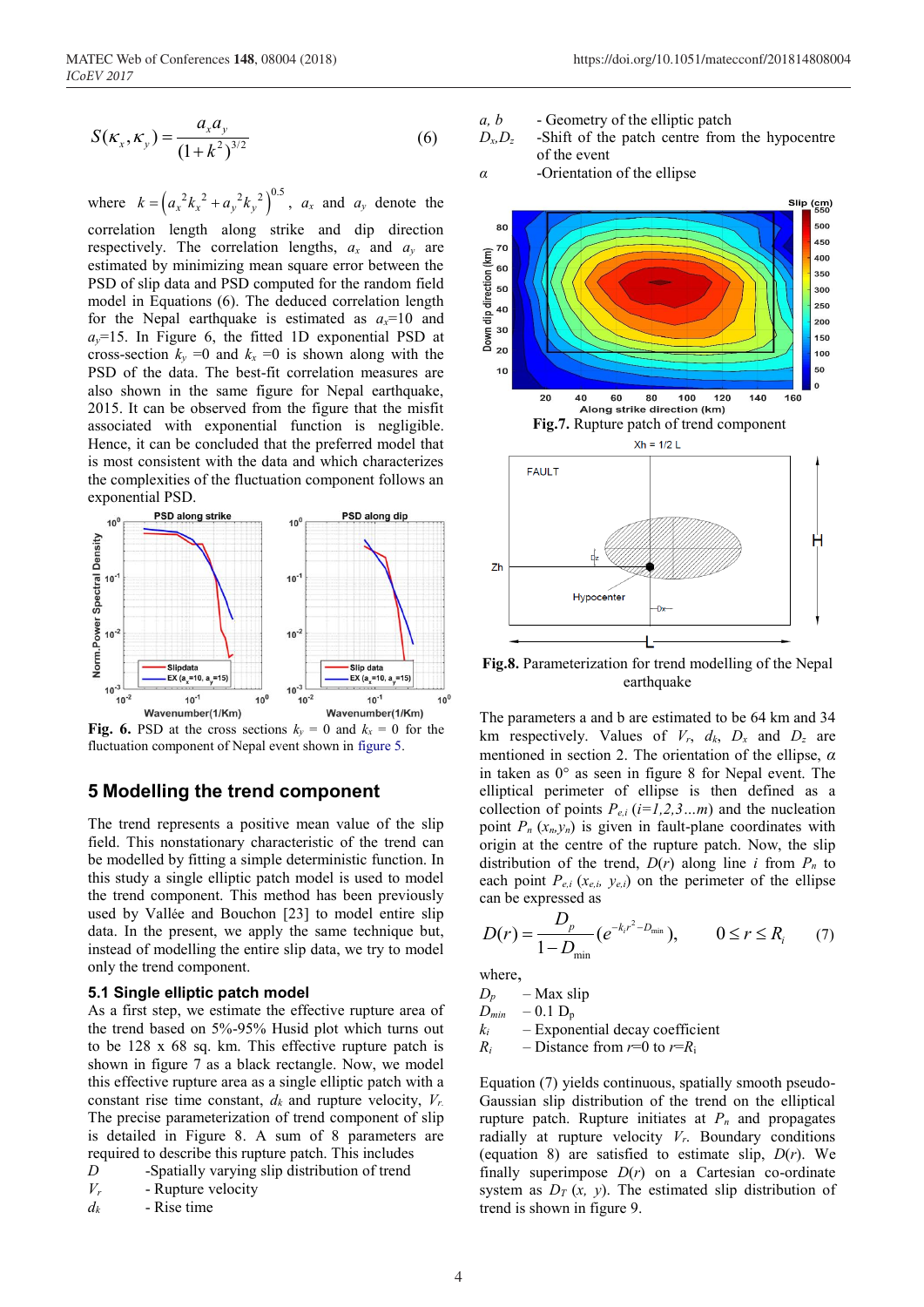BC1: 
$$
D(r = 0) = D
$$
 and  $\frac{d}{dr}D(r = 0) = 0,$  (8)



**Fig. 9.** Estimated trend component

## **6 Simulated slip field**

The final slip field can be obtained as a weighted sum of the fluctuation and trend components. In this case, explained variance of each component is taken as weightage. Figure 10 shows the final simulated slip field for the 25th April 2015 Nepal earthquake. The simulated slip field is in good agreement with original slip data shown in figure 1. The total moment of the simulated slip is comparable to total moment of the data.



Fig. 10. Simulated slip field

## **7 Simulation procedure for a hypothetical future event**

- 1. Fix the focal mechanism (strike, dip, rake)
- 2. Assume faulting-style (Strike-slip, Reverse, Normal)
- 3. Choose the Moment magnitude,  $M_w$  of the potential earthquake
- 4. Determine the moment magnitude,  $M_0$  from  $M_w=2/3 \log_{10}(M_0)$ -10.7
- 5. Determine the fault length *L*, fault width *W*, mean slip *d* and  $\sigma_d$  from scaling relations
- 6. Estimate correlation lengths  $a_x$ ,  $a_y$  from scaling relations for an exponential random field.
- 7. Simulate fluctuation component as an exponential random field from the spectral representation method of Shinozuka and Deodatis [24] or Fourier integral method of Pardo-Igu´zquiza and Chica-Olmo [25] using the estimated correlation lengths
- 8. Simulate tend component as a single patch rupture model using the parameters *a*, *b*, *α*, *Dp* for a given event.
- 9. Obtain the final random field as a weighted sum of fluctuation and trend component.
- 10.Fix hypocentre of the event.

An ensemble of slip fields can be simulated using the proposed methodology. The simulated slip field from this approach finds its application in the synthesis of several realizations of accelerograms using any of the analytical approaches.

## **7 Discussion and conclusion**

A novel approach to model spatial complexity of slip on the fault plane using MEEMD technique has been explored in this article. The decomposition of the fault slip into IMFs brings out certain interesting features of the slip distribution of Nepal earthquake. The most interesting feature that has been observed is that, MEEMD sorts the spatial frequency content of the slip distribution into a finite set of IMFs with the highest and lowest frequency corresponding to the first IMF and trend, respectively. One can try modelling the randomness associated with each IMF separately, however, this may lead to an increase in the number of model parameters whereby reducing the efficiency of the developed model. To overcome this limitation, in the present study, it is proposed that the slip field can be modelled as a combination of stationary random field (fluctuation) and a nonstationary trend. Given a particular fault and magnitude, the proposed model can handle uncertainties in the slip distribution. The developed stochastic source model together with seismological method or Spectral Finite Element Method, can be used to synthesize an ensemble of ground motion time histories for any future earthquake and for regions lacking strong motion data. Further, randomness in the simulated time histories can be attributed to the fluctuation component while peak ground displacement and peak ground residual displacement being associated with the trend term. Another advantage with the developed model is that the estimated slip field from this approach finds its real time application in generation of seismic or tsunami hazard maps.